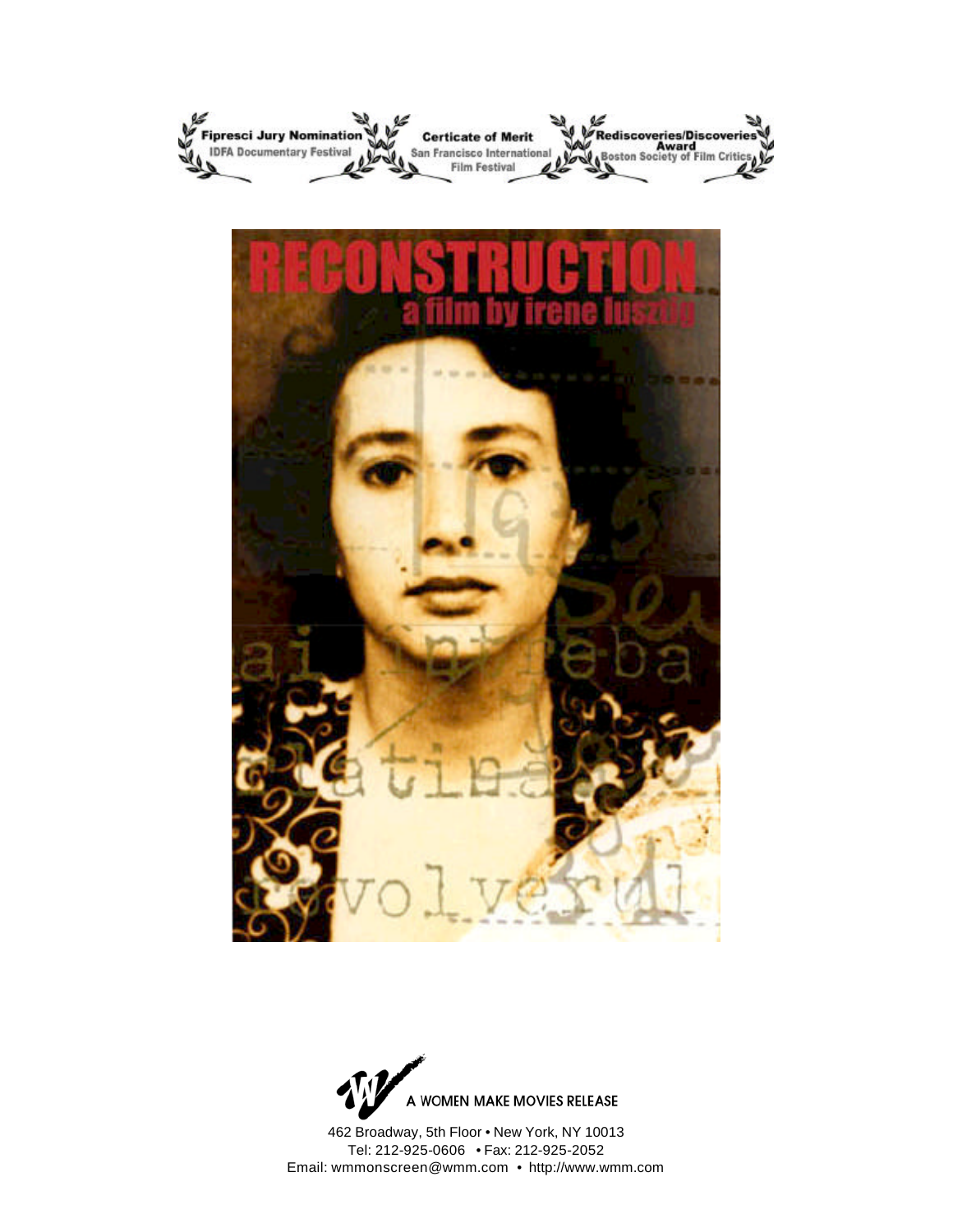### synopsis

## **RECONSTRUCTION** a film by irene lusztig

On September 18 1959, my fourteen-year-old mother watched as the Romanian Securitate (secret police) burst into her home and arrested her mother and stepfather. No explanation was given for the mysterious and traumatic arrests: only months later did my mother learn that her parents, Monica Alfandary Sevianu, and Igor "Gugu" Sevianu,



together with four other men, had been tried and condemned for their alleged involvement in the hold-up of an armored car transporting over a million lei in state money to a branch of the Romanian National Bank. My grandmother Monica was the only woman involved in the hold-up, and the only member of the group who escaped without a death sentence. Five years into her life sentence, she was set free by the political amnesty of 1964. She returned to her family and children, and eventually managed to immigrate to Israel, where she died in 1977.

*Reconstruction* is a feature-length documentary that strives to explore the ramifications of the so-called "Ioanid Gang" bank heist of 1959.

The film uses the event of the bank heist as a point of departure for an examination of present day Romania as a landscape scarred by its history, struggling with the legacy of its past. My grandmother's story, as told through interviews with her surviving friends and relatives, archival footage, and contemporary footage shot in Romania, can be seen as a metaphor for a search for historical truth that, while elusive and highly subjective, is also critically important for Romania today, as it struggles with its painful transition from communist dictatorship to democracy. Mirroring this broader idea of a nation's search for historical truth is my family's more intimate search for truth and identity: my mother's search as she tries for the first time to confront her childhood and to understand what led her mother to abandon two young children for a political gesture equivalent to suicide, and my own search to understand this painful chapter in history as a second generation Romanian immigrant seeing Romania for the first time.

The "Ioanid Gang" bank heist of 1959 was by all accounts one of the most controversial political cases in the history of Romanian communism. That anyone would even consider masterminding a bank hold-up in a society where owning money was a stigma and police surveillance was unrelenting was inconceivable. The fact that all six "gangsters" were prominent Jewish intellectuals and former underground communists made the incident

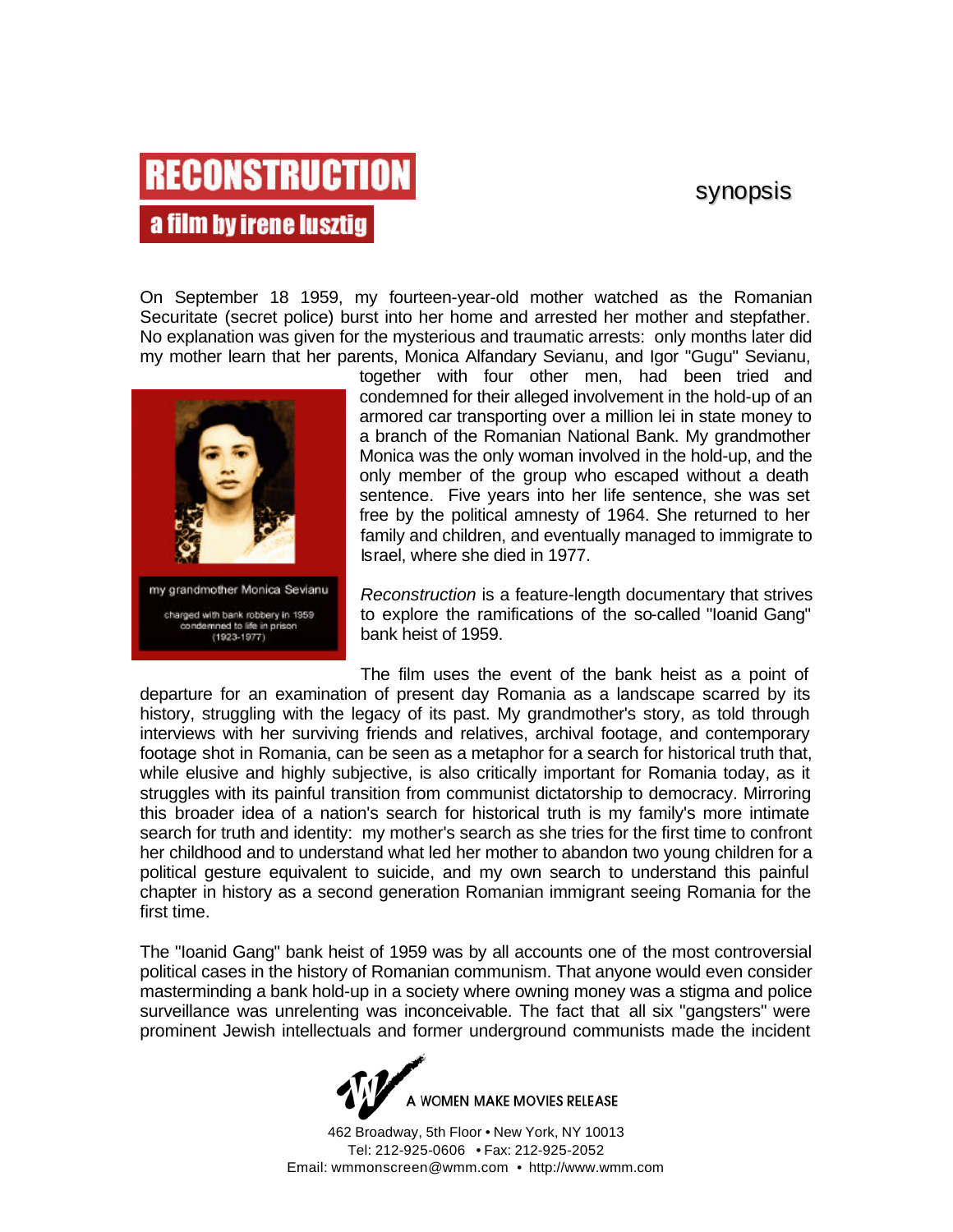even more fantastical. The crime, the arrest, the closed trial, and the fact that five men were executed for an economic crime created a tremendous sensation in Bucharest. But even more sinister was the subsequent Party decision to arrange the shooting of a feature-length propaganda film called *Reconstituirea* (Re-enactment), a so-called documentary produced by the Ministry of Internal Affairs (described by one of my interviewees as a "gruesome case of cinema verité"). Instead of professional actors, the six convicts themselves were forced - either drugged or lured by the false promise that their death sentences would be commuted to life - to re-enact the official version of their own crime and arrest on film. When Party members and journalists were invited to closed screenings of this film in 1960-61, the macabre production sent shock waves into the ranks of the Party. *Reconstruction* uses footage from this old film (a rare and horrifying archival film, which has almost never been screened outside of Romania) as an armature for a new film, which re-examines the events of a story that has been suppressed by the Romanian government for over forty years.

The details of the story were, and still are, shrouded in mystery - even today, rumor and paranoid conspiracy theory are hopelessly intertwined with fact. After years of constantly re-invented history, the task of reconstructing the factual framework of a story mired in Romania's darkest and murkiest political machinery is both daunting and imperative: only through a conscientious effort to address these secret chapters of Romanian history can contemporary Romania finally come to grips with the atrocities of the communist regime and begin to rebuild its broken society.

*Reconstruction* is constructed as a description of two parallel journeys (both physical and emotional) that converge at the end of the film. The first is my own journey as a

filmmaker and researcher, as I try to assemble a portrait of a grandmother I never knew through the fragmented, often contradictory narratives of people who knew her. In order to make this film, I embarked on an often intense process of total immersion, moving to Bucharest for seven months, and learning to speak Romanian. My filmic search for my grandmother leads me to the old bank building where the hold-up occurred (now being renovated for use as a home for senior citizens), the street where my mother used to live, and the infamous political prison Jilava. My search to learn more about my grandmother and the enigmatic story of the



bank heist leads me from New York to Frankfurt to Israel, and finally to Bucharest in search of friends and relatives who can tell me their memories of Monica Alfandary Sevianu. These interviews with witnesses (including family members, neighbors, prison

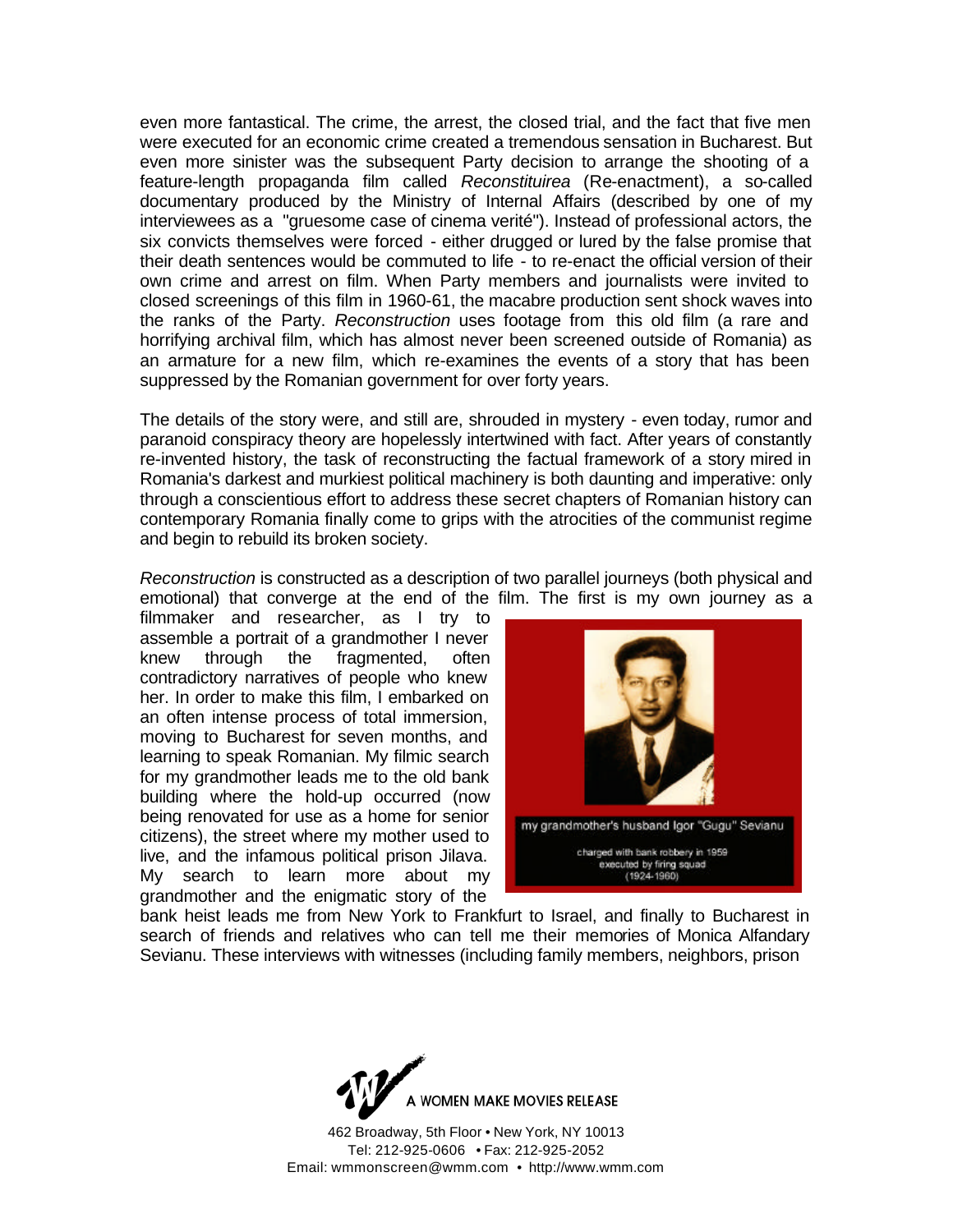guards and government officials) are an important component of the film. In my quest to uncover what really happened, I encounter an overwhelming number of completely different versions of the same story. I hear that the gangsters were part of an organized Zionist movement, stealing money to help Romanian Jews. I hear that the group planned to use the money to buy a plane and leave the country. I hear that, crazy from



disillusionment, the group of former romantic communists plotted the robbery as a grandiose kamikaze-style act of political theater. Ultimately, the contradictory and baroque stories that I collect about the incident are far more interesting and revealing than any clear-cut exposé, as each person I talk to tells me memories shaped by forty years of silence, distance, and struggle to construct a logical narrative around an illogical act.

The second journey is that of my mother, who immigrated to the US nearly thirty years ago, as she returns to Bucharest for the first time since leaving in her twenties, and tries to reconcile a city rendered nearly unrecognizable by urban decay with the Bucharest of her memories. My mother, who left Bucharest in 1970, remembers both Romania and her mother with an uneasy combination of bitterness and sentimentality. After the arrest of her parents, my mother was left alone to take care of her younger brother. Almost all of her relatives and family friends were arrested for questioning, and the few friends that were left in Bucharest, caught up in the general atmosphere of terror and paranoia bred by the mysterious political arrests of the Gheorghiu-Dej regime, refused to have anything to do with her. Understandably, my mother's memories of Romania are indelibly marked by the experience of being a political pariah, an "enemy of the people" who was asked to leave high school (enemies of the people, she was told, are not worth educating), an orphan at the age of fourteen. Only through my interest in making a film about Romania does my mother gradually begin to talk about these more painful childhood memories, and, when I decide to move to Romania for six months to finally see the country where my parents grew up, my mother decides that she will come and visit as well.

While *Reconstruction* begins by presenting itself as a personal family story, using interviews with relatives and friends of my grandmother and contemporary footage shot in Bucharest, it gradually expands into a more complex essay form incorporating and interpreting images from the old propaganda film *Reconstituirea*, as well as other propaganda images from communist Romania.

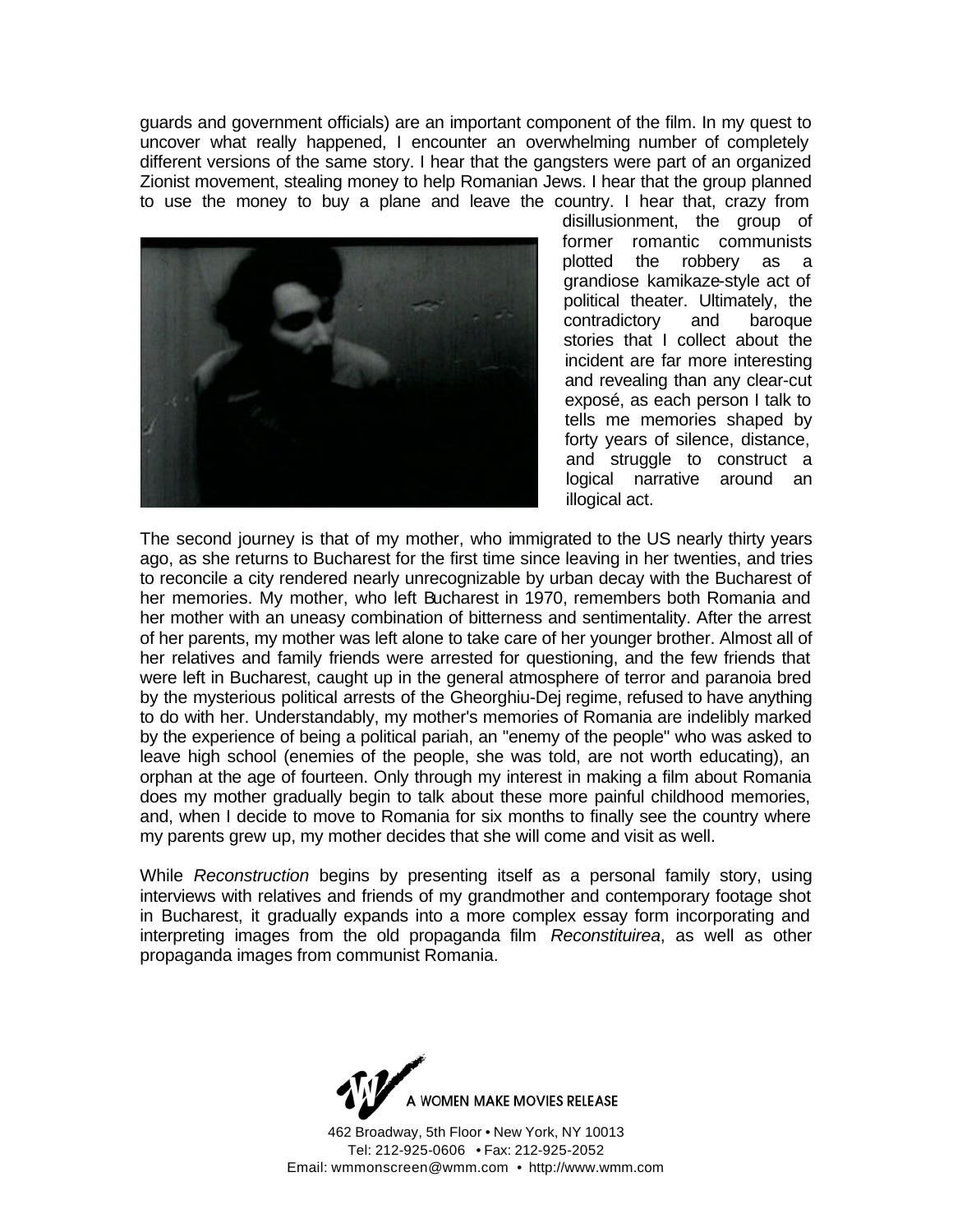*Reconstruction* uses the story of the bank hold-up and the production of the propaganda film as a point of departure for a meditation on how a regime invents itself through the images it produces, an exploration of representation, reality, and authoritarianism in which, ultimately, images become deadly weapons. Through such archival images and interviews (including an interview with the cinematographer responsible for shooting *Reconstituirea* as well as other propaganda films of the 50's and 60's) *Reconstruction* 



raises questions about images, truth, and political theater that are at the heart of the film. *Reconstruction*  opens with an excerpt from the archival film *Reconstituirea*: in the past, we are told, historians, who were all too often subjective and inaccurate, recorded history. Today, thanks to modern recording devices like the movie camera, reality is preserved intact: a reality that is absolute, objective, and beyond question. *Reconstruction* returns to this premise of cinema as truth throughout the film as it quotes the older archival

film, undermines its assertion of historical veracity, and juxtaposes it with the contemporary retelling of history.

*Reconstruction* is both a family story spanning three generations, and, at the same time, a film that takes on larger issues, challenging notions of official histories and propaganda. It is both a personal meditation on the act of making a portrait of an absent protagonist, and a political meditation on the Eastern European communist experience from the perspective of a second generation Romanian-American. Ultimately, *Reconstruction* doesn't aspire to reach a final conclusion about the bank robbery, nor does it demystify

the enigmatic persona of Monica Alfandary Sevianu. Rather, the film points to the impossibility of defining single objective history, encouraging instead a kind of complex and ongoing process of examining and engaging with the past. As it juxtaposes past and present, contextualizing a historical gaze within a contemporary perspective, *Reconstruction* becomes an important and relevant document, a plea for opening up an honest and informed investigation of Romania's



troubled communist legacy as a necessary precursor to Romania's future development. Only a genuine spirit of openness and awareness (both in the official discourse of politicians and in the work of artists, writers and journalists) can foster a climate in which Romania can come to accept and forgive its own history, a climate in which real change is possible.

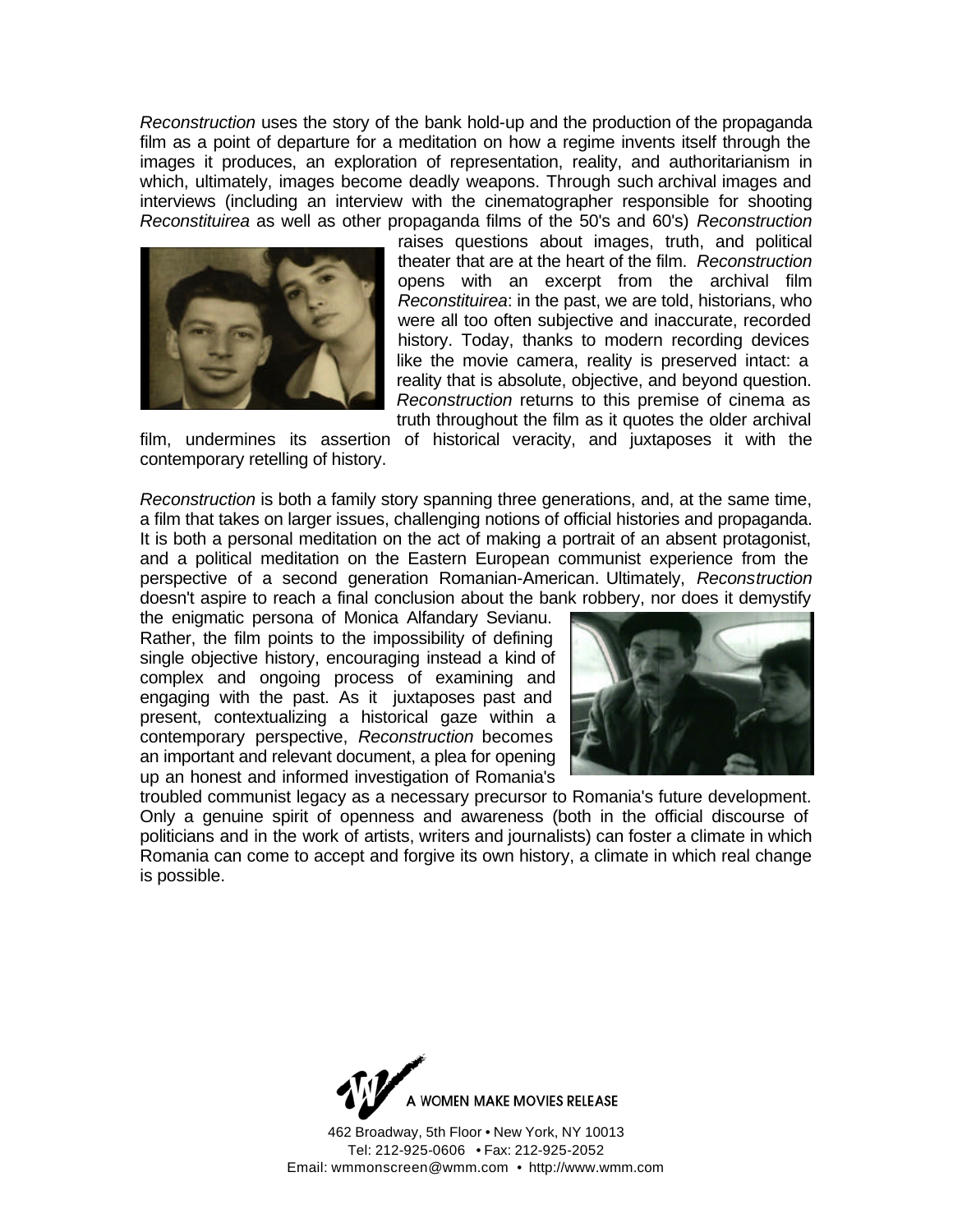festivals



**IDFA AMSTERDAM INT'L DOCUMENTARY FESTIVAL** *- FIPRESCI Jury Nomination* **SAN FRANCISCO INTERNATIONAL FILM FESTIVAL** *- Certificate of Merit* **BOSTON SOCIETY OF FILM CRITICS -** *"Rediscoveries/Discoveries" Award* **NEW ENGLAND FILM FESTIVAL** *- Best Documentary* **VANCOUVER INTERNATIONAL FILM FESTIVAL DOCAVIV DOCUMENTARY FESTIVAL IT'S ALL TRUE SAO PAOLO DOCUMENTARY FILM FESTIVAL SINGAPORE INTERNATIONAL FILM FESTIVAL CLEVELAND INTERNATIONAL FILM FESTIVAL DOCUMENTARY FORTNIGHT, MUSEUM OF MODERN ART, NY BOSTON INTERNATIONAL WOMEN FILM FESTIVAL ATLANTA FILM FESTIVAL PALIC INTERNATIONAL FILM FESTIVAL, SERBIA ALPE ADRIA CINEMA FILM FESTIVAL, ITALY NEW YORK JEWISH WOMEN FILM FESTIVAL**

> **USA - 2001 - 90 minutes – color / b&w English, Romanian, French, Hebrew with English subtitles**



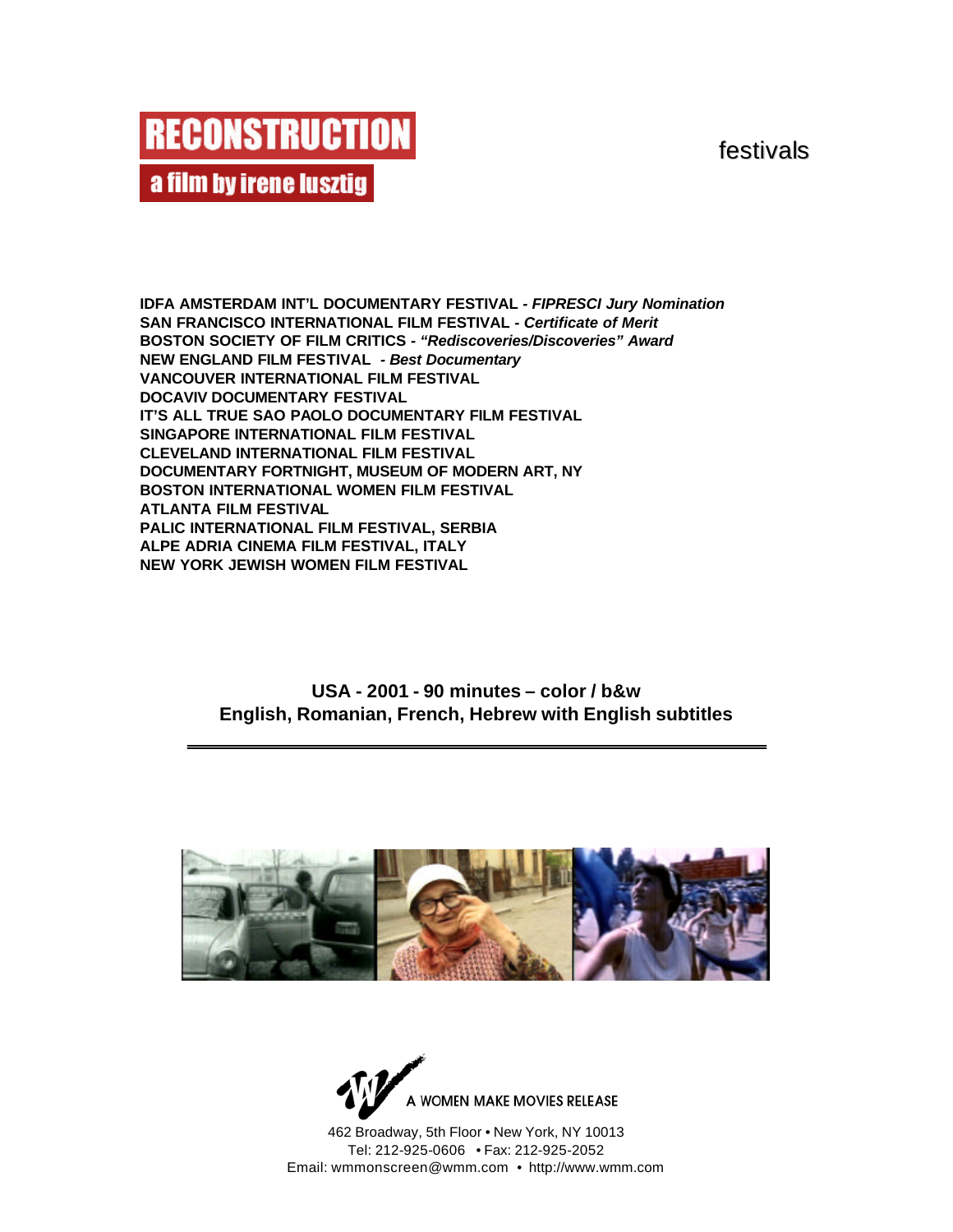# **RECONSTRUCTION** a film by irene lusztig

credits

produced, directed, and written by: **Irene Lusztig** / **Komsomol Films**

camera and sound: **Maria Luisa Gambale** and **Irene Lusztig**

editing: **Irene Lusztig**

assistant producer / director: **Maria Luisa Gambale**

sound design: **Richie Williams**

main project adviser: **Richard P. Rogers**

academic advisers: **Radu Ioanid**, **Vladimir Tismaneanu**

archival footage provided by: **National Archive of Romania, Jilava / National Archive, Washington D.C.**

featuring excerpts from the 1960 film *Reconstituirea*, produced in Bucharest by the **Ministry of Internal Affairs** in collaboration with the **Alexandru Sahia** documentary studio.

*Reconstituirea* **director: Virgil Calotescu** *Reconstituirea* **director of photography: N.N. Marinescu** *Reconstituirea* **camera assistant: Pantelie Tutuleasa** *Reconstituirea* **sound: Marin Alexandru** *Reconstituirea* **editor:Eugenia Gruici** *Reconstituirea* **music: Eugen Popescu**

this film was funded by grants from:

**George Peabody Gardner Traveling Fellowship Massachusetts Media Fellowship**